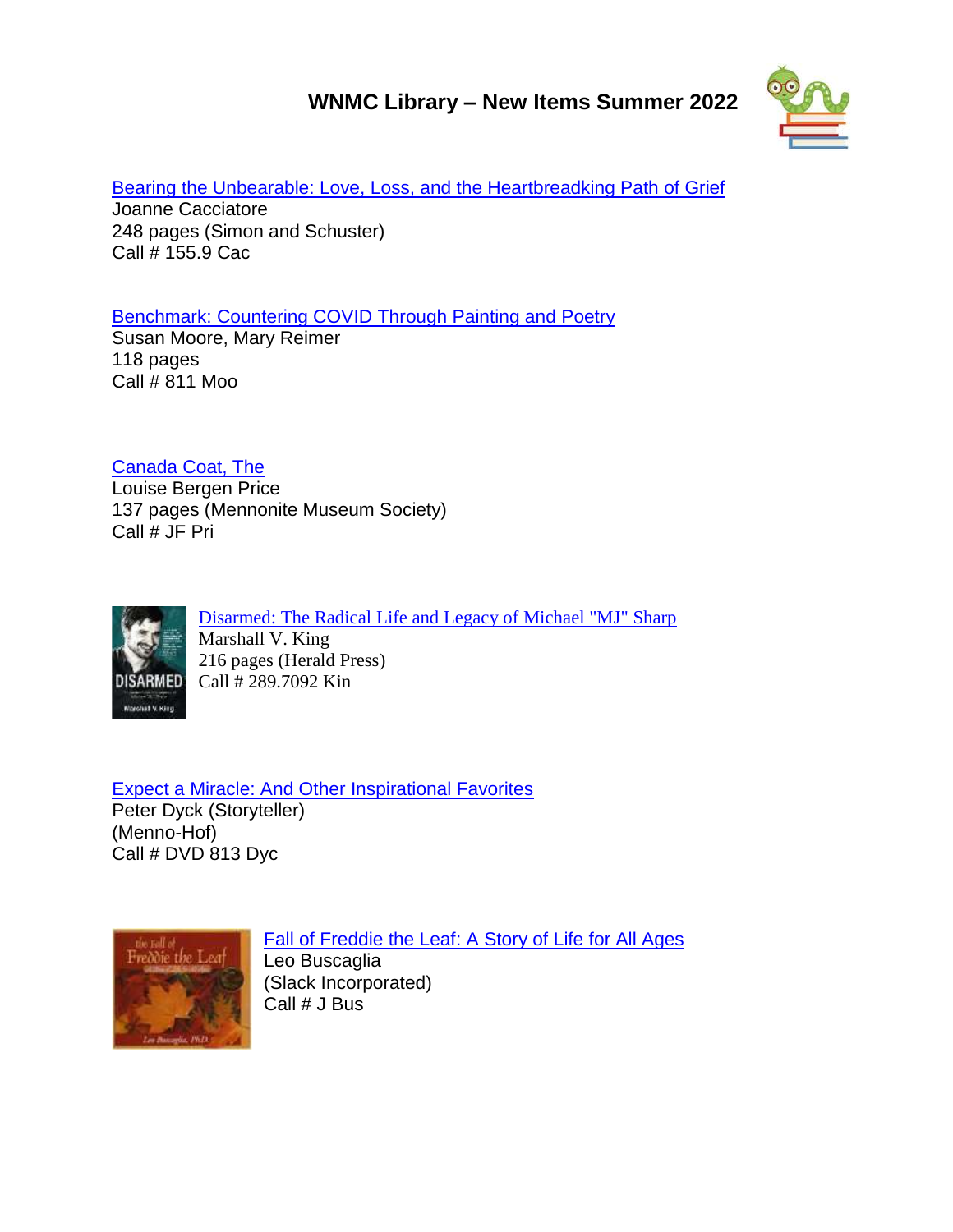[Fight Like Jesus: How Jesus Waged Peace throughout Holy Week](http://www.libib.com/u/wnmc?solo=96954050)

Jason Porterfield, Scot McKnight (Foreword by) 216 pages (Herald Press) Call # 232.96 Por



[Finding Meaning: The Sixth Stage of Grief](http://www.libib.com/u/wnmc?solo=96954513) David Kessler **259 pages (Scribner)** Call # 155.93 Kes

[On Love and Mercy: A Social Justice Devotional](http://www.libib.com/u/wnmc?solo=96995480)

Stephen Mattson 300 pages (Herald Press) Call # 261.8 Mat



[Our Greatest Gift: A Meditation on Dying and Caring](http://www.libib.com/u/wnmc?solo=96952825) Henri JM Nouwen 109 pages (Harperone) Call # 242.4 Nou



[Queer Virtue: What LGBTQ People Know About Life and Love and How It](http://www.libib.com/u/wnmc?solo=96953164)  **ER** [Can Revitalize Christianity](http://www.libib.com/u/wnmc?solo=96953164) Rev Elizabeth M. Edman 200 pages (Beacon Press) Call # 230.08 Edm



**[Shelterbelts](http://www.libib.com/u/wnmc?solo=96954939)** Jonathan Dyck 224 pages (Conundrum Press) Call # F Dyc